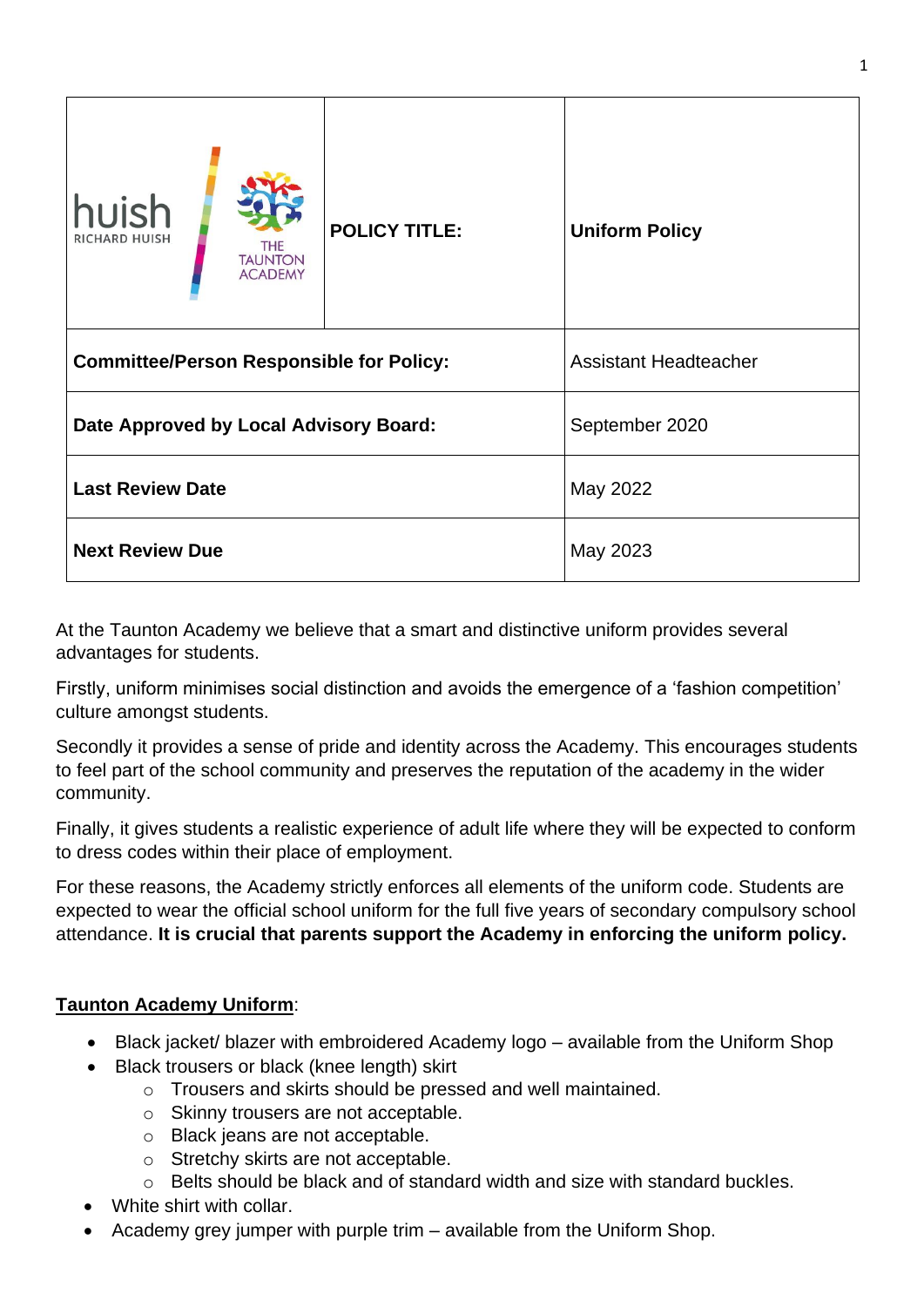- o Jumpers are not compulsory. However, non-uniform jumpers are not acceptable.
- o Hoodies and sweatshirts are not acceptable
- Purple clip-on tie with silver stripes available from the Uniform Shop.
- Plain black socks or plain dark coloured tights.

# **Footwear:**

- Black, sensible, safe shoes. Shoes must be able to be polished.
	- o Shoes must be ENTIRELY BLACK, with no other colours, or highlights.
	- o Canvas shoes offer no protection to students and are not acceptable.
	- o Boots are not acceptable.
	- o Astro-turf trainers are not acceptable.
	- o Shoes must be flat.

### **Please see examples of unacceptable footwear at the end of this policy. If in doubt, please check with your child's Year Leader at the Academy before you buy shoes.**

# **Hairstyles:**

- Extreme hairstyles, such as shaved heads, tramlines, shaved patterns are not acceptable.
- Dyed hair must be of a natural colour. The judgement of staff will be the basis for natural hair colour.

# **Make up:**

- Make up (including nail polish) must not be worn by any students in Year 7, Year 8 or Year 9.
- Year 10 and Year 11 students make up must be discrete and natural. This will be based on the judgement of Academy staff. If students are deemed to have excessive make up, they will be asked to remove it.
- False fingernails are not acceptable.
- False eyelashes / extensions are not acceptable.

# **Jewellery:**

- Jewellery is discouraged, as Taunton Academy cannot accept any responsibility for the loss, or damage of jewellery.
- However, the following are acceptable:
	- o A watch
	- $\circ$  ONE fine chain around the neck.
	- o ONE PAIR of plain stud, or small sleeper earrings.
	- $\circ$  ONE plain ring.
- Facial piercings are not allowed. Students will be asked to remove them immediately regardless of how recently the piercing was done, or the cost.
- Only one piercing in each earlobe is acceptable. No multiple piercings and no tragus piercings.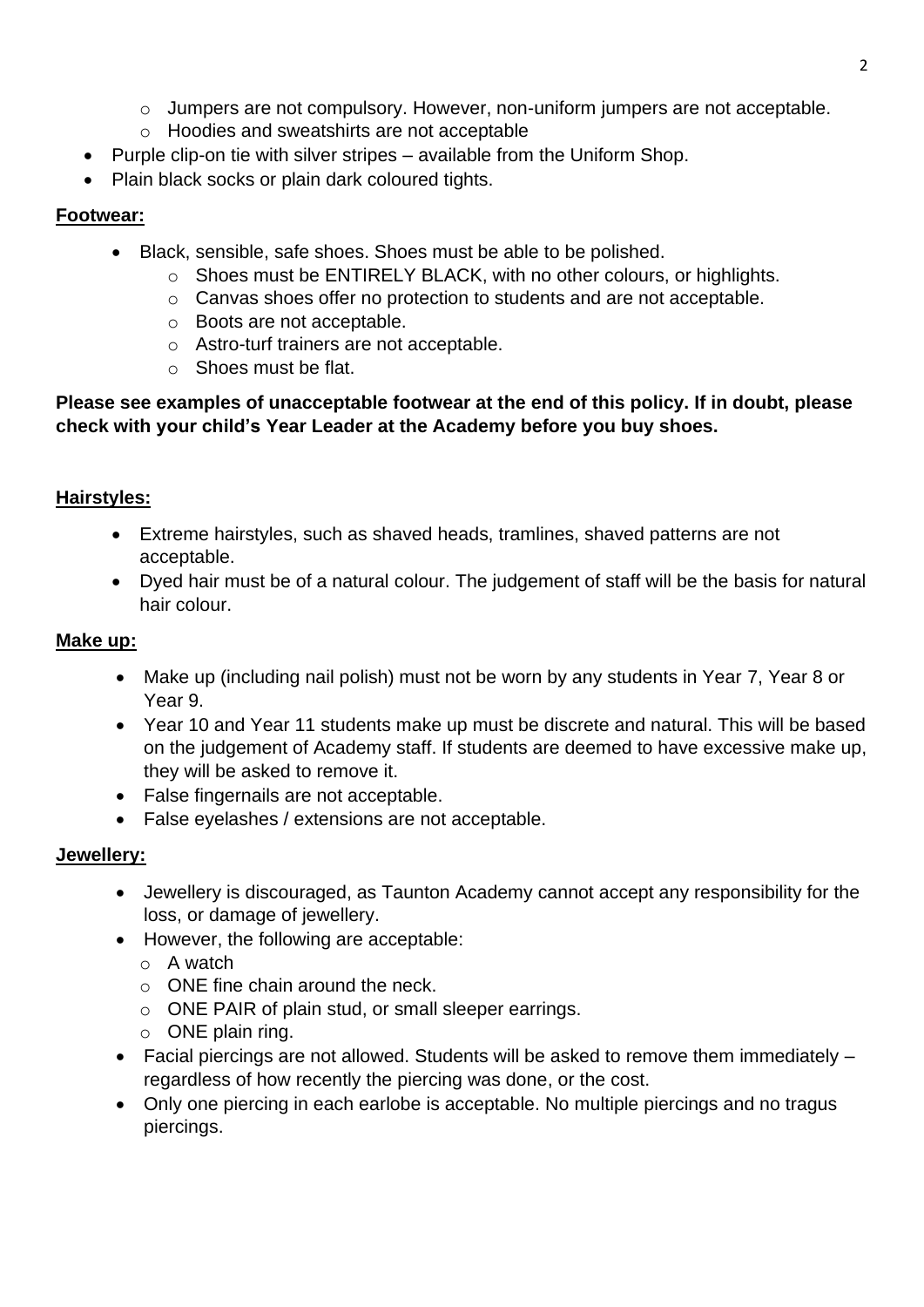# **SAFETY:**

Parents are reminded that these rules are subject to change in certain subjects i.e. rings are dangerous if worn in workshops, an apron is necessary for Food Technology, Pottery and Workshop activities and jewellery must not be worn during PE or Games.

#### **If you are in doubt, please speak to the appropriate Year Leader at the Academy rather than buy items which are not allowed.**

If you have any difficulties, are unable to access the website or require any advice, please contact your child's Tutor.

## **The Head Teacher's decision is final in all matters of uniform.**

#### **Breeches of the Uniform Code**:

Students considered to be in breach of the school uniform policy may be parked until this is rectified. See below:

- Students are expected to wear the correct uniform appropriately (e.g. trousers around the waist, shirts fully buttoned and always tucked in).
- Skirts should not be rolled up and should reach the knee.
- If a student arrives in incorrect footwear, they will be provided with black plimsolls to wear and their own footwear can be collected at the end of the day.
- Any student in Year 7, 8 or 9 wearing makeup, or any student in Year 10 or 11 whose make up is deemed excessive, will be sent to the Year Leader and asked to remove it. Hypoallergenic make up remover will be provided if necessary.
- Students who arrive at the Academy with extreme hairstyles, or dyed hair, will be placed in inclusion and parents contacted. They will be unable to return to mainstream education until the problem is rectified.
- Incorrect items will be confiscated and can be collected by the student at the end of the day.
- Any student who refuses these requests becomes subject to procedures and sanctions set out in the Behaviour for Learning Policy and parents will be contacted.
- **If there is a medical reason for exemption** from the uniform code a doctor's note will need to be provided.

#### **PE Kit:**

- It is important that all pupils bring the correct kit to their Physical Education lessons, as this contributes to a strong sense of identity and allows us to maximise our teaching time as time is not wasted supplying spare kit.
- Kit is regularly checked by staff to ensure that our high standards are maintained.
- All kit must be clearly marked with your child's FULL name.
- Hoodies are not acceptable for PE, as they are not safe and are not school uniform.
- Student with long hair will also need to ensure this is tied-up, for safety reasons. Please supply hair bands.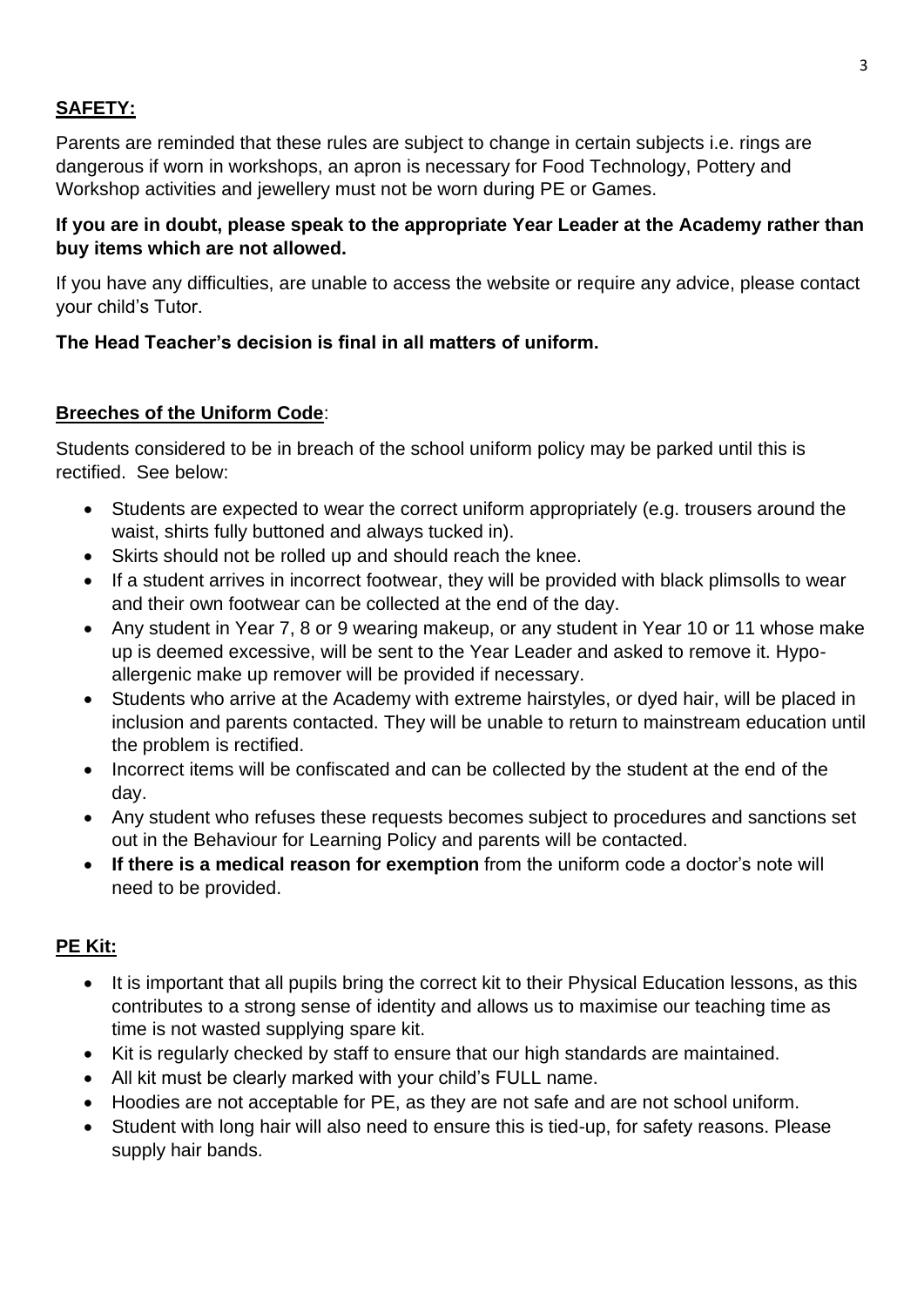- o Taunton Academy PE Top
- o Black shorts
- o Football/hockey socks.
- o Football boots/ AstroTurf-trainers/ trainers
- o Optional black tracksuit bottoms
- o Optional black Academy sports jacket
- **Indoor/Summer**:
	- o Taunton Academy PE Top
	- o Black Shorts
	- o Black Football/ Hockey Socks
	- o Non-marking trainers
	- o We very much recommend that students also have available shin guards and mouth guards for activities such as Football/ Hockey and Rugby.

If a student is unable to take part in PE we do expect them to have a note. We will still expect that student to take part in the lesson as coach/referee or observer and therefore they will be expected to change.

If a student misses two lessons in a row, then a doctor's note will be required.

#### **Procedure for Acquiring Uniform**:

1. Uniform is available from South West Schoolwear Taunton and orders can be placed online, by telephone or by visiting the shop in person:

South West Schoolwear (previously Taunton Uniforms) 114B East Reach **Taunton** TA1 3HT

Visit South West Schoolwear's website at [www.swschoolwear.co.uk,](http://www.swschoolwear.co.uk/) or call on 01823 278080.

2. School shoes, shirts, trousers, skirts, and PE kit are also available from a wide range of high street retailers

**If you have any concerns over The Taunton Academy's uniform, please contact the appropriate Year Leader. It is our intention that every student has the correct uniform that allows them to take pride in our school and we will ensure no student is disadvantaged regarding this aim.**